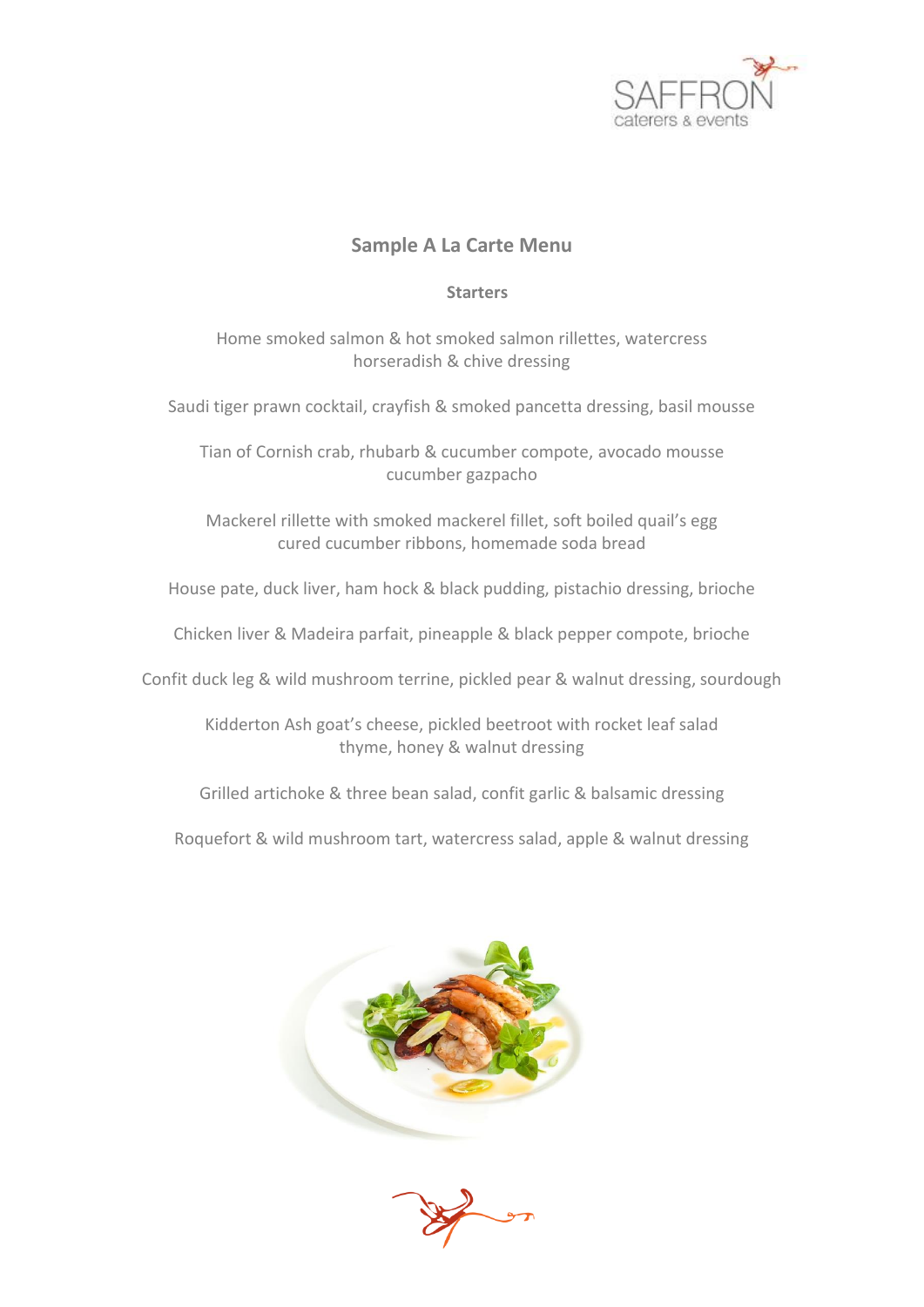

## **Main Courses**

Gower salt marsh lamb rump, griddled rosemary & garlic polenta, feta & courgette salad balsamic cherry tomatoes

> Slow roast pork belly and crackling, cauliflower cheese croquettes roast apple, Calvados jus

Barbary duck breast, smoked pancetta hash cake, savoy cabbage & caramelised onions confit orange sauce

Twelve-hour roast shoulder of lamb, roast garlic mash, chorizo & three bean cassoulet red wine jus

Suffolk chicken breast, potato fondant, pea and truffle puree, pea shoot salad

Sirloin of beef, fondant potato, caramelised root vegetables, savoy cabbage red wine jus

Pan fried cod and chorizo, puy lentils & roasted Mediterranean vegetables citrus dressing

> Pan fried salmon, black olive & caper potato salad tomato & lemon buerre noisette

Grilled Portobello mushroom with a parmesan crust, roasted garlic puree sautéed butternut squash

Parmesan gnocchi with roast pumpkin, chargrilled red onion, truffle velouté



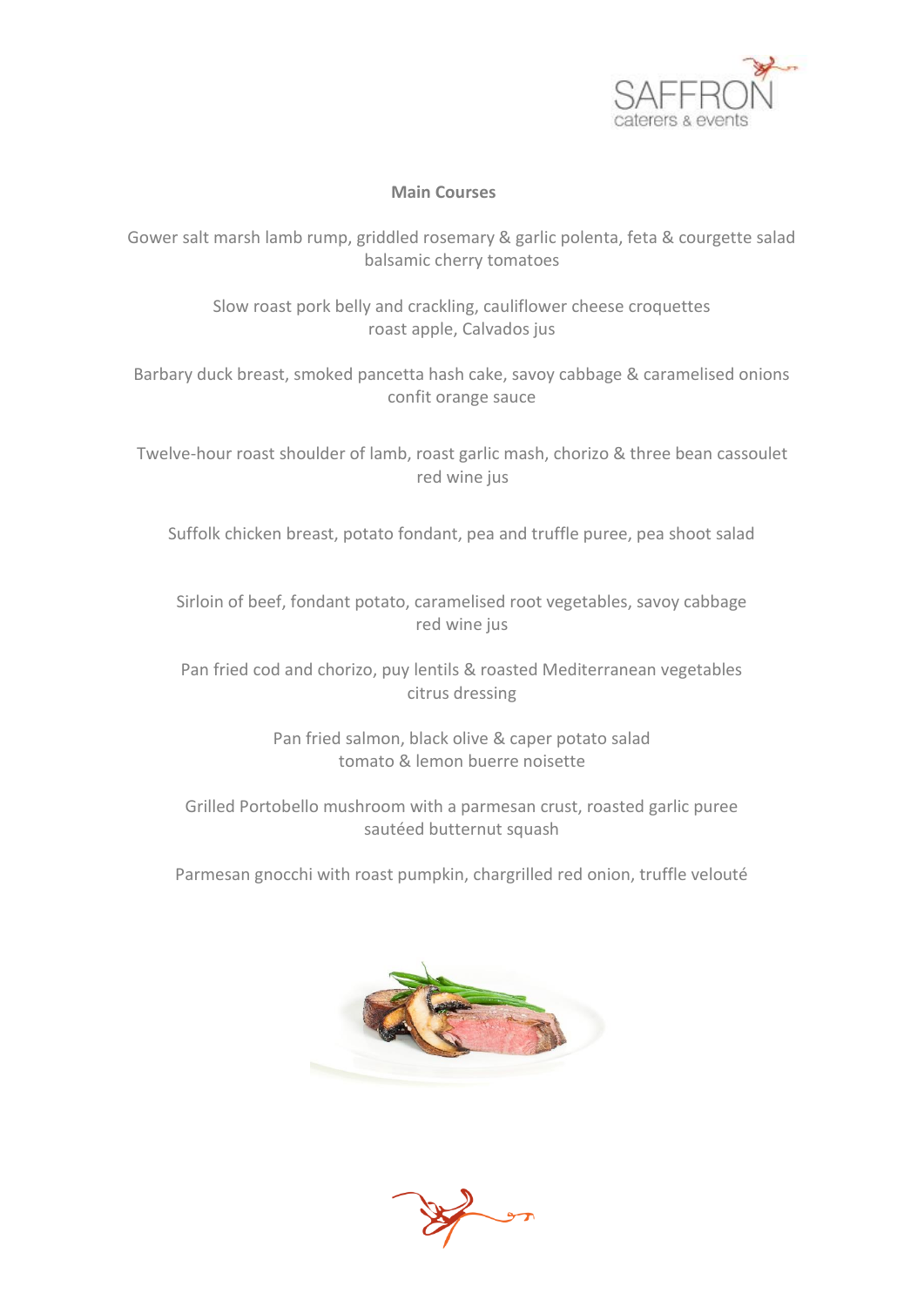

## **Dessert**

Lemon posset tart, raspberries, shortbread Peanut butter parfait, pistachio praline, raspberry coulis Rhubarb & custard cheese cake, rhubarb compote Strawberry mousse, shortbread, basil jelly, berry crisps Orange & rosemary crème brulée, caramelised orange compote Chilled bramley apple crumble, red berry compote Passion fruit & Valrhona chocolate tart Valrhona chocolate mousse, pistachio & honey cone crust Banoffee pie with caramelized banana

Selection of British & French Cheeses, apple and pear chutney